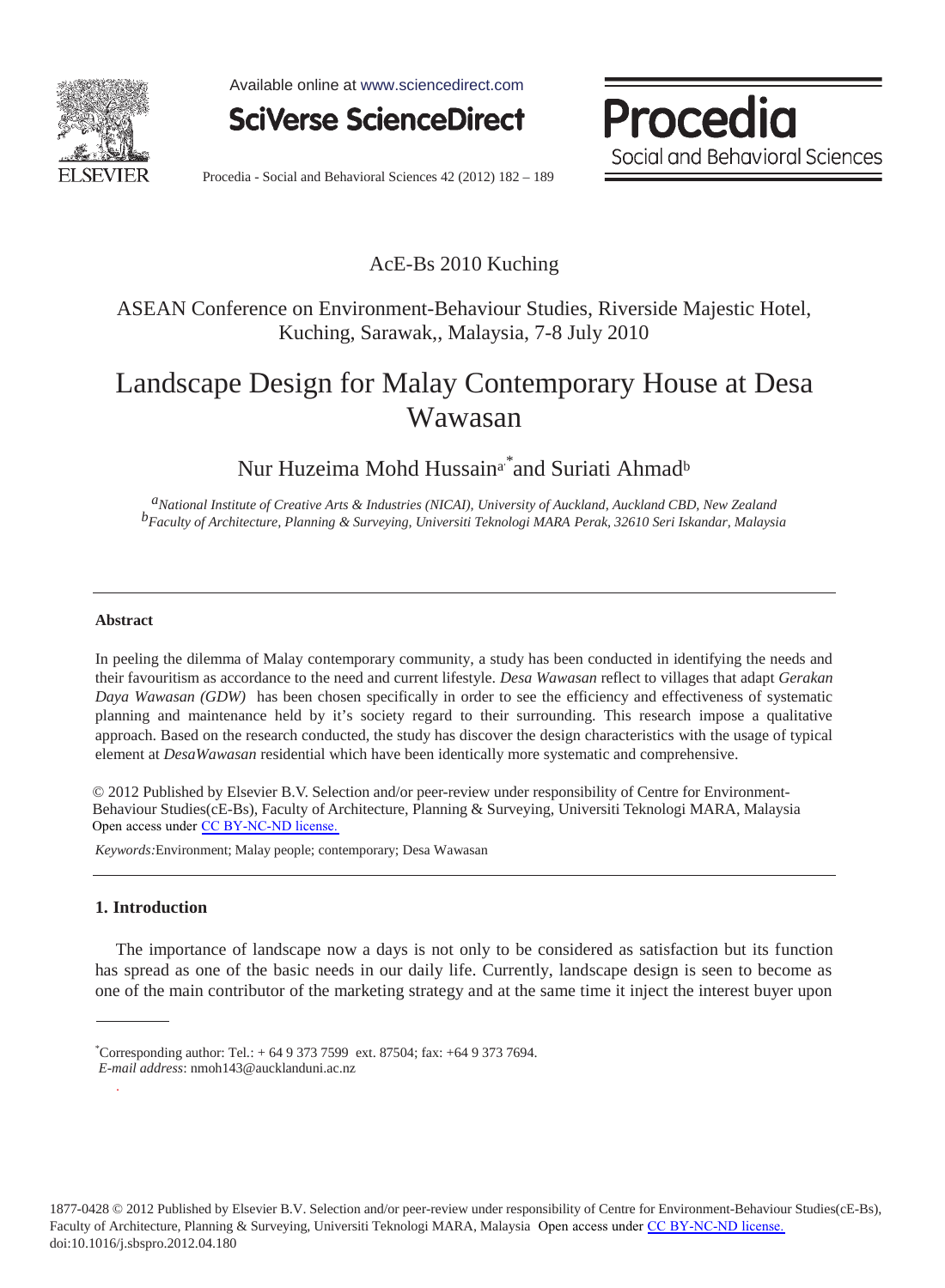the good promotion. Provided, how far demand on the design can influence mind and taste of the society? Is scattered compound tradition is still synonym to the landscape contemporary polar? How does culture and civilization gives impact on the current Malay society lifestyle? Changes of modernisation and urbanization is of vigorous strides. Various aspects and new elements has been discourse regards to Malay contemporary. The community seems to be colonized. Is the thinking or mentality of society is also shifted? Next, how to make sure on the influence impact that gradually expanding from time to time.

Hence, the problem approach that is synonym to contemporary landscape of local society will be the main focus in order to see the effectiveness of development in rural community and Malaysia people as a whole. This study has selected *Desa Wawasan* as a medium of performance indicators for landscape design of Malay contemporary house. Whether the current needs with traditional civilization is still remains in line or otherwise. In peeling the next question, will lead to community of *Desa Wawasan* where by *Gerakan Desa Wawasan* is the rural development philosophy and strategy to the year of 2020 by Ministry of Rural Development through it's second core transformation. *Gerakan Desa Wawasan* is a structured effort that was planed to change the attitude of rural society and their traditional agriculture culture to commercial and industrial agricultural practises.

Towards achieving this goal, rural development strategy that focus on the agriculture sector, preparation of basic facilities and infrastructure (example of construction of road, electricity, and other basic utilities) that has been carried out since the country gained its independence should be changed according to the conditions and environment that has change in order to achieve the national aspirations of Vision 2020. Besides, the study of Landscape Design for Malay Contemporary House at *Desa Wawasan* also touched on the issue, influence and impact on landscape design in a residential landscape of contemporary Malay.

### **2. Literature Review**

#### *2.1. Theoretical Approach*

Theoretical framework can be used as a guide or reference to facilitate understanding of the early construction of the concepts involved in the early stages of research. Theory put forward approach is related to the understanding of perception. Hence, a theory that the approach is considered to be a guide in measuring or interpreting an understanding of the nature of subjective and universal.

Theoretical framework that is considered appropriate to be applied in this study touches on the project summary Zube et.al (1982) which continued the work in the psychology of learning environments by W.H Ittelson of building a theoretical framework of landscape perception that is practical and rational. Some things to consider for use in the research landscape in general affect is the inter-relationship between human interaction and landscape. This will then touched on the needs and requirements that exist and practice between the two instruments and associating with the landscape design requirement of Malay contemporary house.

According to Zubeet. al (1982) content analysis of research literature shows four paradigms or models in this research that is experts, psychophysical, cognitive and experience. In developing a theoretical framework for the perception of landscape, several issues must be understood in the search for a theory with value in conceptual and practical. These include:

- How the values and behaviour of human interaction with the landscape
- The meaning of these interactions to individuals
- How the results or as a result of these interactions affect the landscape and the individuals